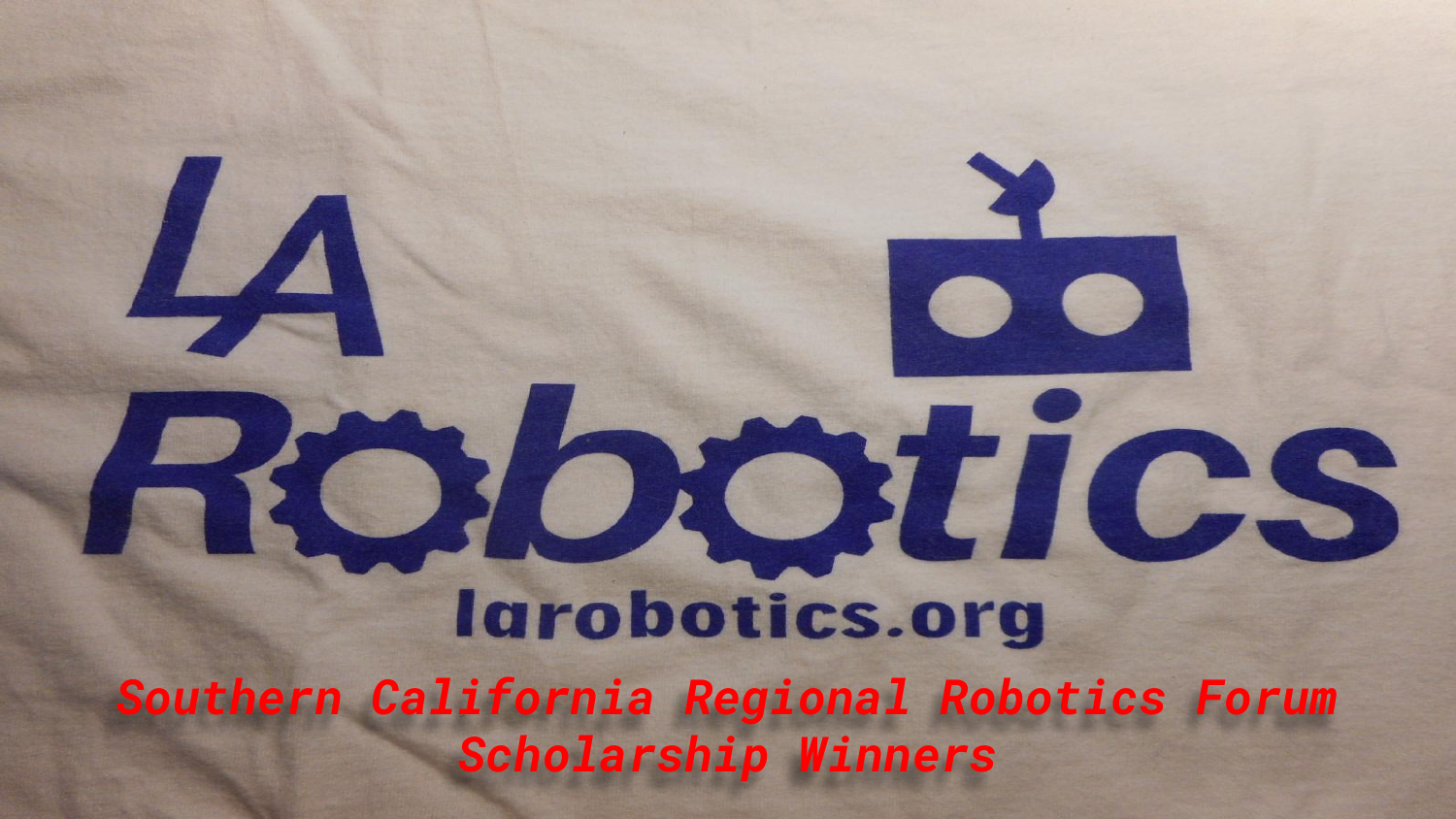## Michael McNabb



**Granada Hills Charter High School GPA 4.5 FRC 599 Accepted to: UC Berkeley, UC Irvine**

**Major: Mechanical Engineering & Business Administration**

**FRC Mentor:** *"Michael has also reached out to several other local teams to establish an FRC community of cooperation in the LA area. …the goal is to create a local coalition of teams that can help support each other through communication and resource and technology sharing. Michael has been the focal point within our team for this effort."*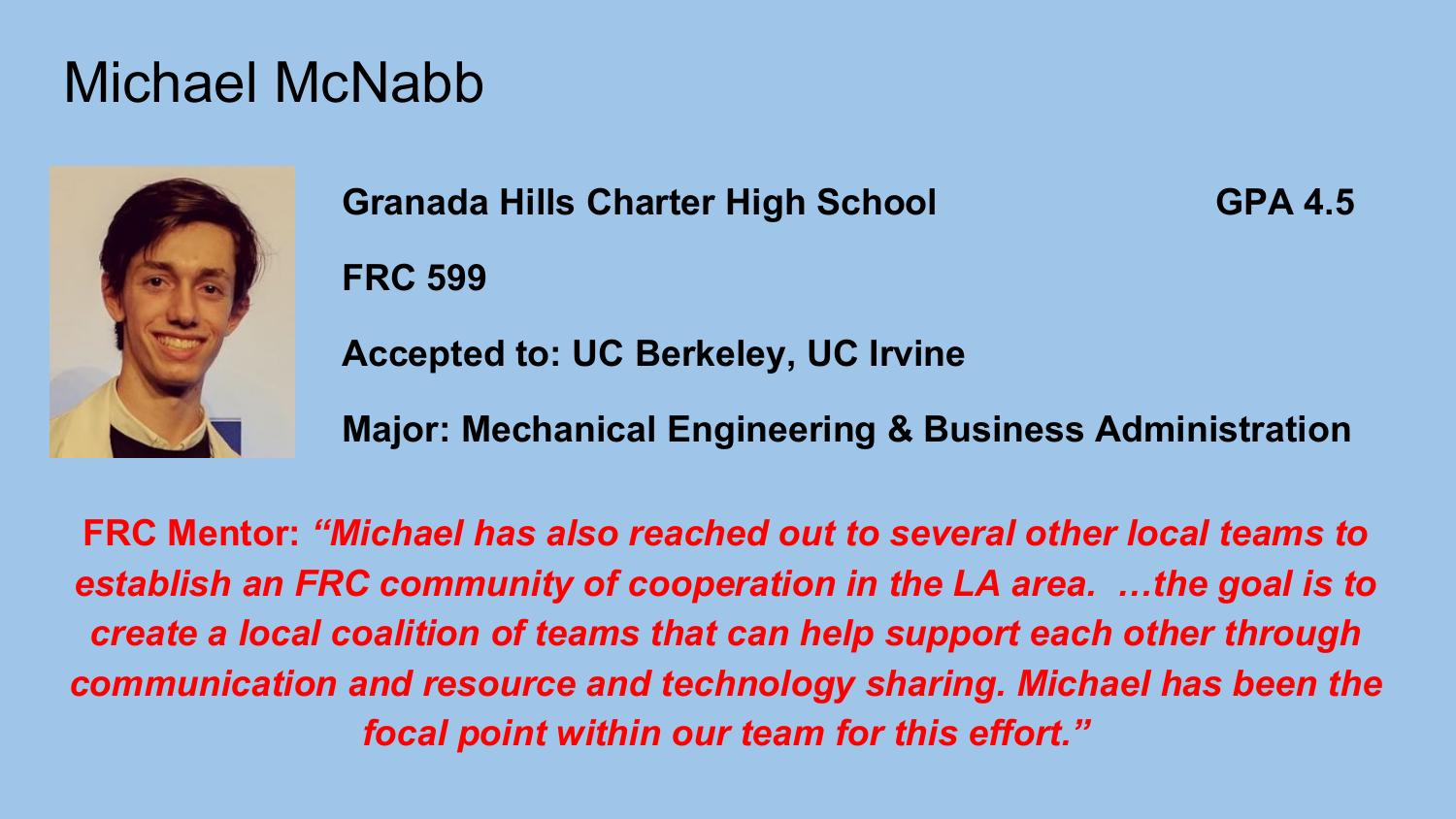## Madison Robbins



**Campbell Hall High School, North Hollywood GPA 4.2 FRC 580 FRC 4413**

**Accepted to: Oregon State University, University of Oregon, University of Utah, Willamette, Lewis & Clark College**

**Major: Pre-Med/Human Physiology/Biomedical Engineering**

**FRC Mentor/Teacher:** *"Madison is the embodiment of the FIRST value of Gracious Professionalism, helping younger members of the team learn new skills and build their own confidence while patiently and humbly providing encouragement and support."*